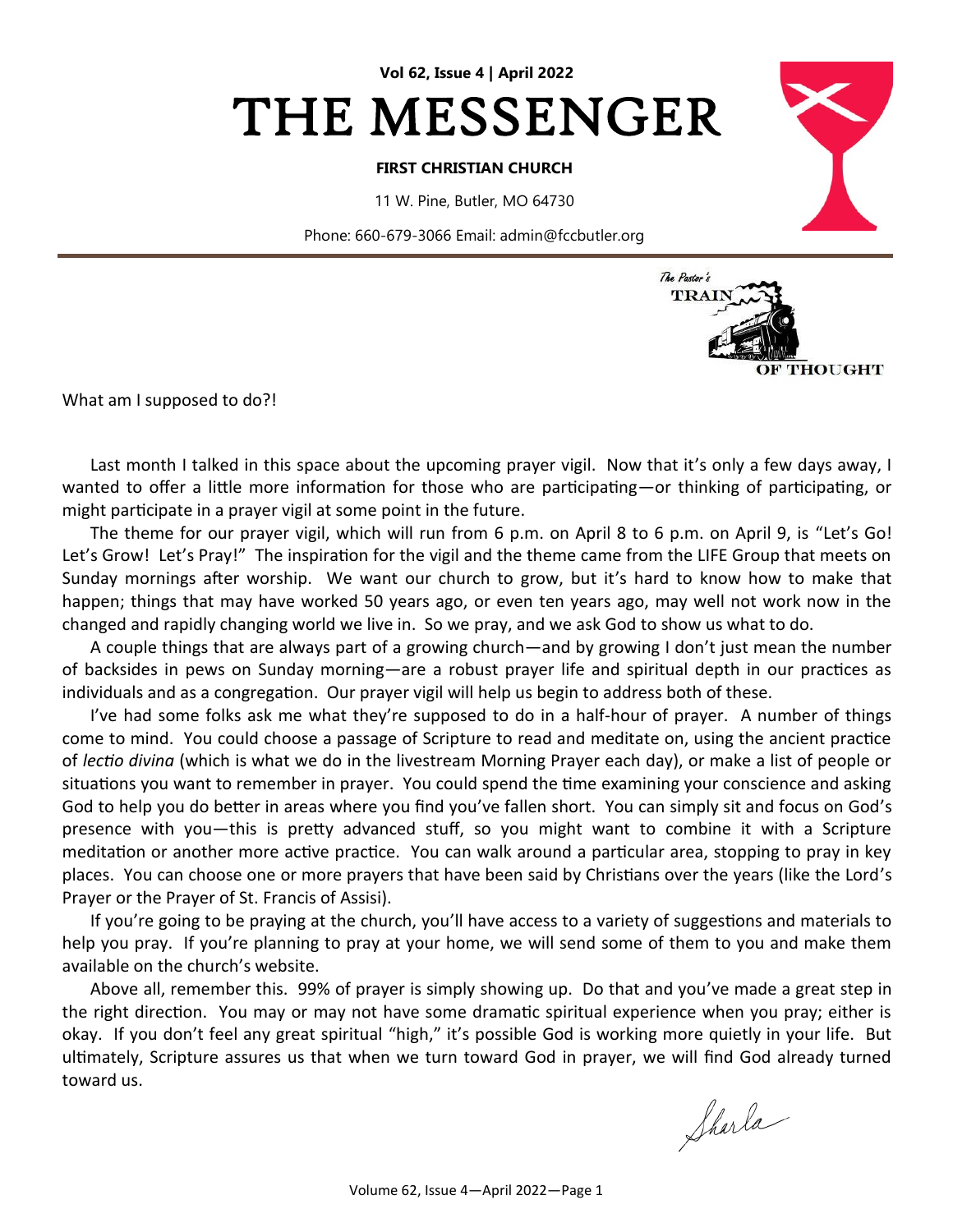



**Greeter:** Lyssa Lile

**Greeter:** Judy Taylor

**Scripture Reader:** Shawn Quick

# **April 3**

**Elder:** John Daniel **Deacon:** Judy Colburn & Lyssa Lile

# **April 10**

**Elder:** Justin Quick **Deacon: Carol Hedrick & Sally Anton** 

**April 17 Elder:** Don Malan **Deacon:** Gary Coffman & Peggy Fuller

**April 24**

**Elder:** Phyllis McBrayer **Deacon:** Judy Daniel & Dianna Silvers **Greeter:** Judy Colburn **Scripture Reader:** Shawn Quick

**Scripture Reader:** Chuck Lewis

**Scripture Reader:** Don Malan

**Greeter:** Peggy Thomas

**Music Director**: Carol Ann Winburn — **Accompanist**: Mary Coffman **Sound Techs**: Phyllis McBrayer, Dianna Silvers, Justin Quick





| <b>Date</b> | <b>In-Person</b><br>Worship | Online<br>Live Stream* | <b>Life Group</b> | <b>Sunday</b><br><b>School</b> |
|-------------|-----------------------------|------------------------|-------------------|--------------------------------|
| 2/27        | 28                          | 21                     | 10                | O                              |
| 3/6         | 29                          | 16                     | 9                 | 3                              |
| 3/13        | 29                          | 21                     | 10                | 3                              |
| 3/20        | 28                          | 19                     | -                 |                                |

*\*If you are joining Sunday worship via Facebook Live, let us know you are tuning in by leaving a comment on the live stream video or visit fccbutler.org and click the Register Attendance button.* 



# **BIRTHDAYS**

- 4 Don Huenefeldt
- 9 Will Lewis
- 11 Adaleigh Embrey
- 12 Izaya Lile
- 20 Andrea Baxter
- 27 Nathan Hines
- 28 Kelly Duckworth
- 28 Lydia Lile



# **ANNIVERSARIES**

- 18 Everett & Phyllis McBrayer<sup>1</sup>
- 20 Jerry & Kathy Wood

27 Ed & Sue Ann Steele

**February Income** \$7,107.47

**February Expense** \$8,499.81

> **YTD Income** \$17,492.73

**YTD Expense** \$18,096.27

You may view a complete financial report in the church office.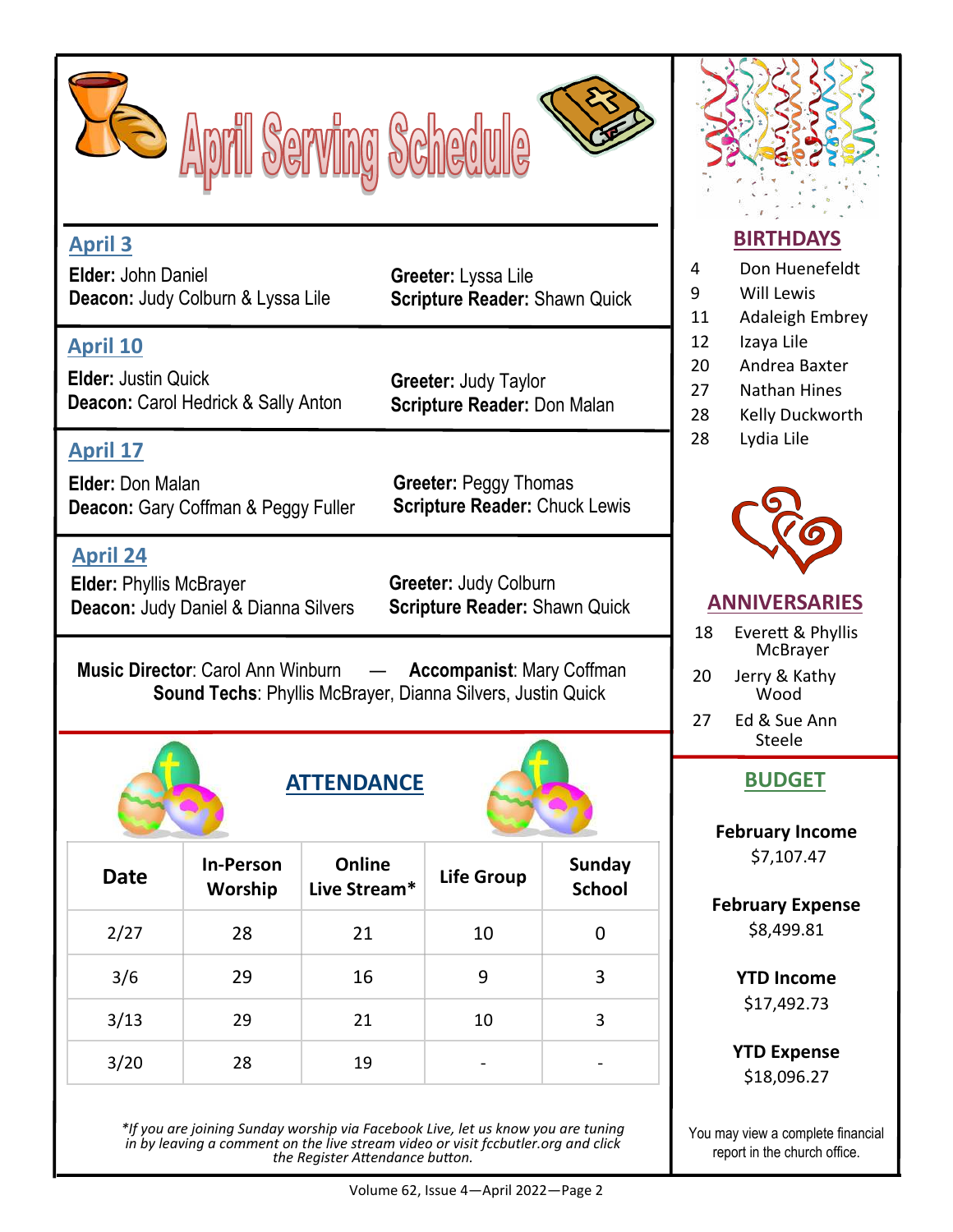

| Sunday                                                                                                                                                                        | Monday | Tuesday                              | Wednesday                                                                               | Thursday                | Friday                                                   | Saturday                |  |  |
|-------------------------------------------------------------------------------------------------------------------------------------------------------------------------------|--------|--------------------------------------|-----------------------------------------------------------------------------------------|-------------------------|----------------------------------------------------------|-------------------------|--|--|
|                                                                                                                                                                               |        |                                      |                                                                                         |                         | $\mathbf{1}$<br>9 am - 12 pm<br>SonShine<br>Ladies       | $\overline{\mathbf{2}}$ |  |  |
| $\overline{\mathbf{3}}$                                                                                                                                                       | 4      | 5                                    | $6\phantom{1}$                                                                          | $\overline{7}$          | 8                                                        | 9                       |  |  |
| 9:30 a.m.<br>Worship<br>10:30 a.m.<br>Sunday School &<br>Life Group                                                                                                           |        | 6:30 pm<br><b>Disciples</b><br>Women | 6 pm - 7 pm<br><b>Youth Group</b><br>7 pm<br>Lenten Service @<br>Community of<br>Christ | 7 pm - 8:30 pm<br>Choir | 9 am - 12 pm<br>SonShine<br>Ladies                       |                         |  |  |
| 10                                                                                                                                                                            | 11     | 12                                   | 13                                                                                      | 14                      | 15                                                       | 16                      |  |  |
| <b>Palm Sunday</b><br>9:30 a.m.<br>Worship<br>10:30 a.m.<br>Sunday School &<br>Life Group<br>11:00 a.m.<br><b>Elders Meeting</b>                                              |        |                                      | $6 \text{ pm} - 7 \text{ pm}$<br><b>Youth Group</b><br>7 pm - 8:30 pm<br>Choir          | <b>Maundy Thursday</b>  | <b>Good Friday</b><br>9 am - 12 pm<br>SonShine<br>Ladies |                         |  |  |
| 17                                                                                                                                                                            | 18     | 19                                   | 20                                                                                      | 21                      | 22                                                       | 23                      |  |  |
| <b>Easter</b><br>8:45 a.m.<br><b>Easter Breakfast</b><br>9:30 a.m.<br>Worship                                                                                                 |        | 5:30<br>Community<br>Café            | 6 pm - 7 pm<br><b>Youth Group</b><br>7 pm - 8:30 pm<br>Choir                            |                         | 9 am - 12 pm<br>SonShine<br>Ladies                       |                         |  |  |
| 24                                                                                                                                                                            | 25     | 26                                   | 27                                                                                      | 28                      | 29                                                       | 30                      |  |  |
| 9:30 a.m.<br>Worship<br>10:30 a.m.<br>Sunday School &<br>Life Group<br>10:30 a.m.<br><b>Board Meeting</b>                                                                     |        |                                      | 6 pm - 7 pm<br><b>Youth Group</b><br>7 pm - 8:30 pm<br>Choir                            |                         |                                                          |                         |  |  |
| <b>IMPORTANT DATES</b>                                                                                                                                                        |        |                                      |                                                                                         |                         |                                                          |                         |  |  |
| Disciples Women<br>Good Friday<br>24 Board Meeting<br>5<br>15<br>Palm Sunday/Elders Meeting<br>Easter/Easter Breakfast<br>10<br>17<br>14 Maundy Thursday<br>19 Community Café |        |                                      |                                                                                         |                         |                                                          |                         |  |  |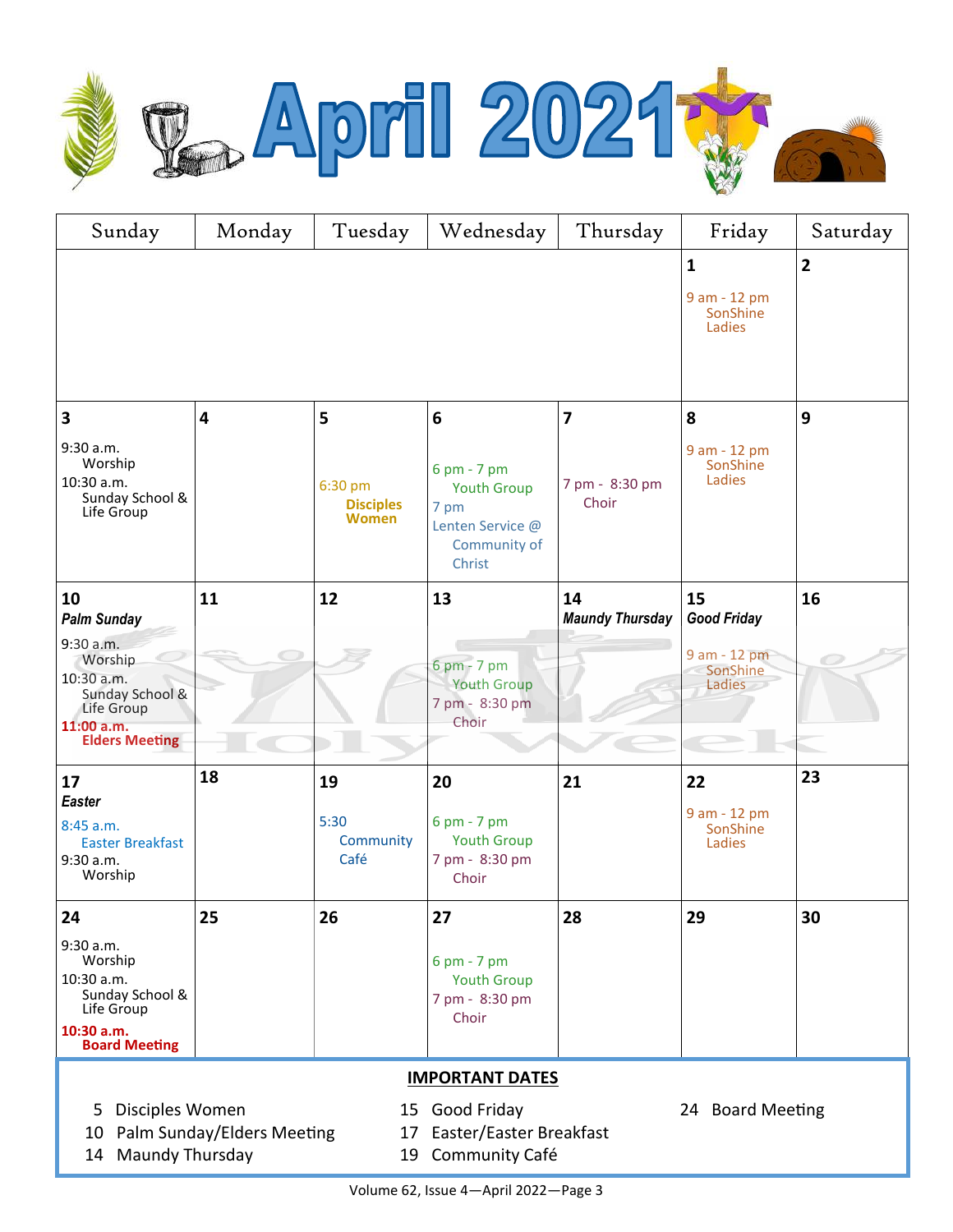

pronouncement of judgment.

### **April 10, 2022 (Palm Sunday)**

Scripture: John 19:16b-22 (RCL: Good Friday, all years) Psalm: 24 Theme: Jesus' crucifixion Title: "I said what I said and I meant what I meant" *What I was thinking:* Pilate put an inscription above Jesus' head when he was crucified. The religious leaders

## **April 17, 2022 (Easter)**

objected to its content.

Scripture: John 20:1-18 (RCL: Easter, all years) Psalm: 118:21-29 Theme: Jesus' resurrection Title: "Haven't we already been over this?" *What I was thinking:* Year after year we hear this story, to the point that we could pretty much tell it in our sleep. Why do we keep repeating it?

# **April 24, 2022 (2nd Sunday of Easter)**

Scripture: John 20:19-31 (RCL: Easter 2, all years) Psalm: 145:13-21 Theme: Jesus appears to the disciples Title: "I'll believe it when I see it." *What I was thinking:* Jesus shows up in the middle of a locked room, but one of the Twelve isn't there.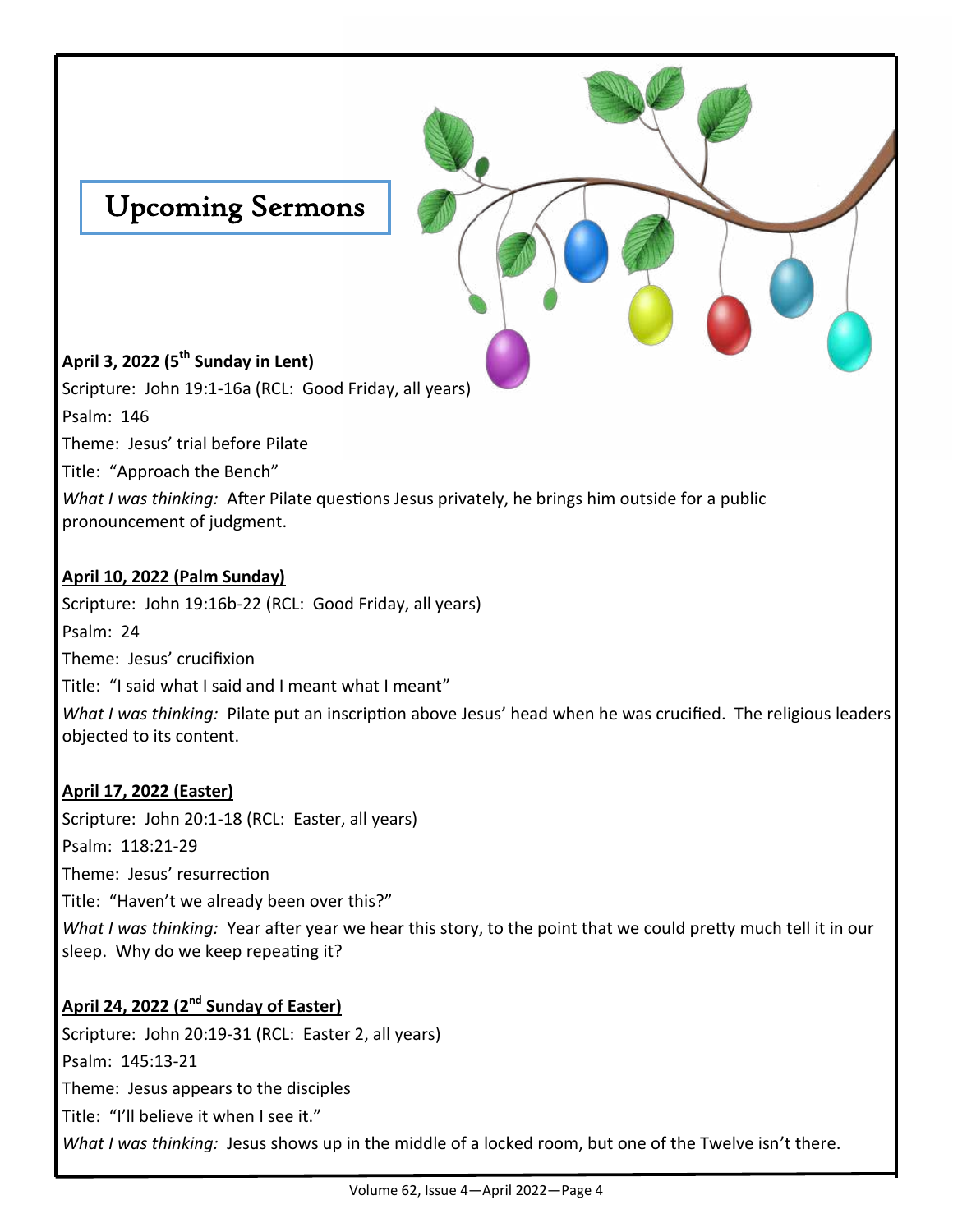# **THOUGHTS & PRAYERS**

## *Sympathy to the families of Joel Alvis, Bud Armstrong, Terry Siegel*

### **Current & Ongoing**

 Deloris & Frank Baldwin, Lyndell Colburn, Caroll & Pam Dodds, Bob & Louise Foster, Larry Garren, Lona Grosshart, Caleb Hoffard, Marla Kash, Tim Lemm, David Middleton, Jeanine Stephenson, Will & Christian Tucker, Patty Vowels, Dusty Warren, Ann Widmer, Linda Wix.

## **At Home**

Julie Lewis

## **Currently Serving in the Military**

- Jordan Lopez (Owen Cunningham-Arnold's friend's brother)
- Jordan Olson (grandson of Everett & Phyllis McBrayer)
- Rick Warren (Chelsea McConkay's brother-in-law)
- ◆ Josh Thompson (Lyssa Lile's cousin)
- Matt Thompson (Lyssa Lile's cousin

# **ANNOUNCEMENTS**

## **BUTLER MINISTERIAL ALLIANCE'S LENTEN SERVICES**

- April 6  $@$  7pm
	- Community of Christ, Jeremy Henderson preaching

There will *not* be meals after the services this year. Masks are encouraged. An offering will be received each night to benefit the Butler Ministerial Alliance's emergency assistance fund.

## **LET'S GO! LET'S GROW! LET'S PRAY!**

What: A Church-wide 24-Hour Prayer Vigil

Where: First Christian Church parlor, or in your own home

When: **Friday, April 8 at 6 p.m. to Saturday, April 9 at 6 p.m.**

Why: To give everyone who belongs to or attends our church a chance to be a part of this prayer effort to encourage the growth of our church's effectiveness in the community and the growth of each of our members in faith and in spirit.

Sign up sheet is available on the front page of the FCC website, [fccbutler.org.](http://www.fccbutler.org) You may also contact the church office to sign up, 660-679-3066.

## **SUMMER MINISTRIES**

Contact the church office, 660-679-3066, for a registration form.

- **Faith Adventures @ Camp Galilee in El Dorado Springs, MO**
	- CYF, Chi Rho, & JYF, July 24-29
	- Try It, July 28-29

# **EASTER BREAKFAST**

经每年考试经费费

Come join us for breakfast on

# **Easter Sunday, April 17, 2022**

## **@ 8:45 a.m.**

In the FCC Fellowship Hall

### *Menu:*

Biscuits and Gravy

Egg Casseroles

Fruit

Sweet Breads

Coffee and Juice

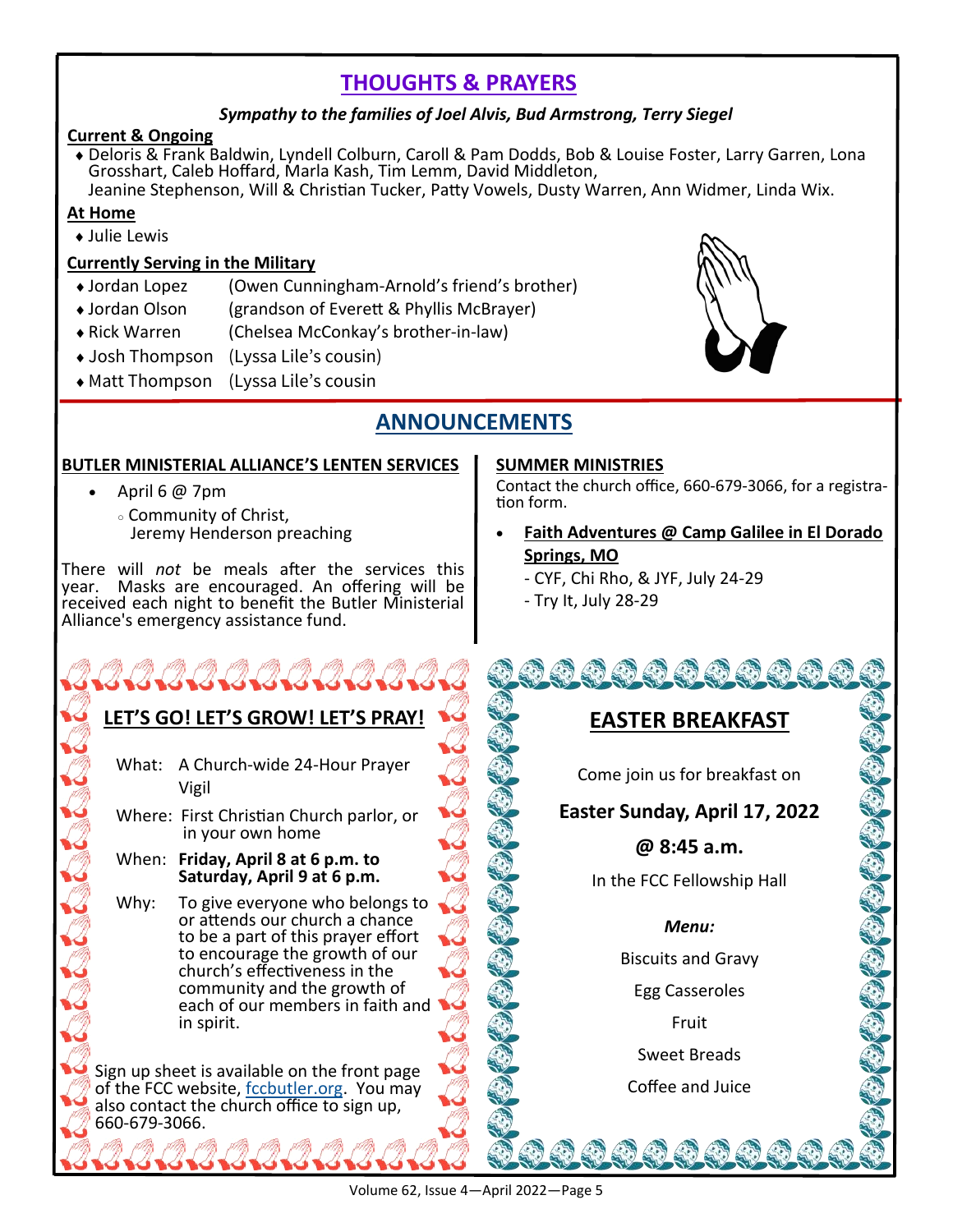# **First Christian Church Board Meeting Minutes**

# **March 20, 2022**

Board members present:

Deacons- Chuck Lewis, Carol Lewis, Judy Colburn, Everett McBrayer, Gary Coffman, Carol Hedrick, Judy Daniel, and Sally Anton.

Elders-Don Malan, Justin Quick, Phyllis McBrayer, Shawn Quick, Carol Roberts, and John Daniel. Financial Secretary-Diana Rich.

Others present: Rev Sharla Hulsey and Carol Ann Winburn.

Chuck Lewis, Chair, called the meeting to order at 10:36 AM. Justin Quick then opened with prayer.

After review, the agenda was adopted on motion of Carol Roberts and second by John Daniel.

The minutes of the 02-20-2022 regular board meeting were reviewed. The minutes were approved as presented on motion of Justin Quick and second by Gary Coffman.

**Financial Reports:** It was noted that the January financial reports that were in the board packet in February were not the most current numbers. But John Daniel verbally reported the accurate numbers and those were approved at the February meeting. To assure that board members had those numbers the January financials were included in the packet today. The February reports as of 02-28-2022 were reviewed noting income of \$7,107.47 and expense of \$8,499.81. The February reports were approved today on motion by Shawn Quick and second by Judy Daniel with no objections. Full reports are available; and may be reviewed in the church office.

**Ministers' Report:** Rev. Hulsey reviewed the written report (attached to these minutes) noting her telephone and Messenger conversations with members and church related meetings attended. Other topics: Ministerial Alliance Lenten services this year started March 16<sup>th</sup>. Plans are for FCC to host this on March 23. She noted prayers are needed for the situation in Ukraine, noting money can be donated to the Week of Compassion or Church World Service to help the people there. She said morning prayers are still on Facebook Live every day and are archived on the church's Facebook page and available to be watched whenever you are able.

### **OLD BUSINESS:**

**Property Follow-up :** Chuck Lewis presented results of asbestos analysis samples obtained by Leland Sumptur with Clearway Environmental Services. The Asbestos Bulk Analysis Laboratory Reports on the two samples submitted both are noted as "none detected". The original reports will be filed in the church office. It was noted that we are still waiting on some significant rain to be sure the roof repair is good before we start any work on the inside walls. Since all the repairs are only to the walls inside, it is thought that no permit from the city of Butler is needed. Chuck reported he has ordered a Moisture Meter for himself that can be used to test the walls periodically before any repairs are started.

**FCC Garage rental possibility:** Chuck Lewis reported he has checked with the FCC insurance carrier and they have no problem with the church renting the garage for storage to an outsider.

It was noted that there is a gravel floor so moisture can get in.

The walk-in door needs to be repaired or replaced. Chuck and Everett will check on this.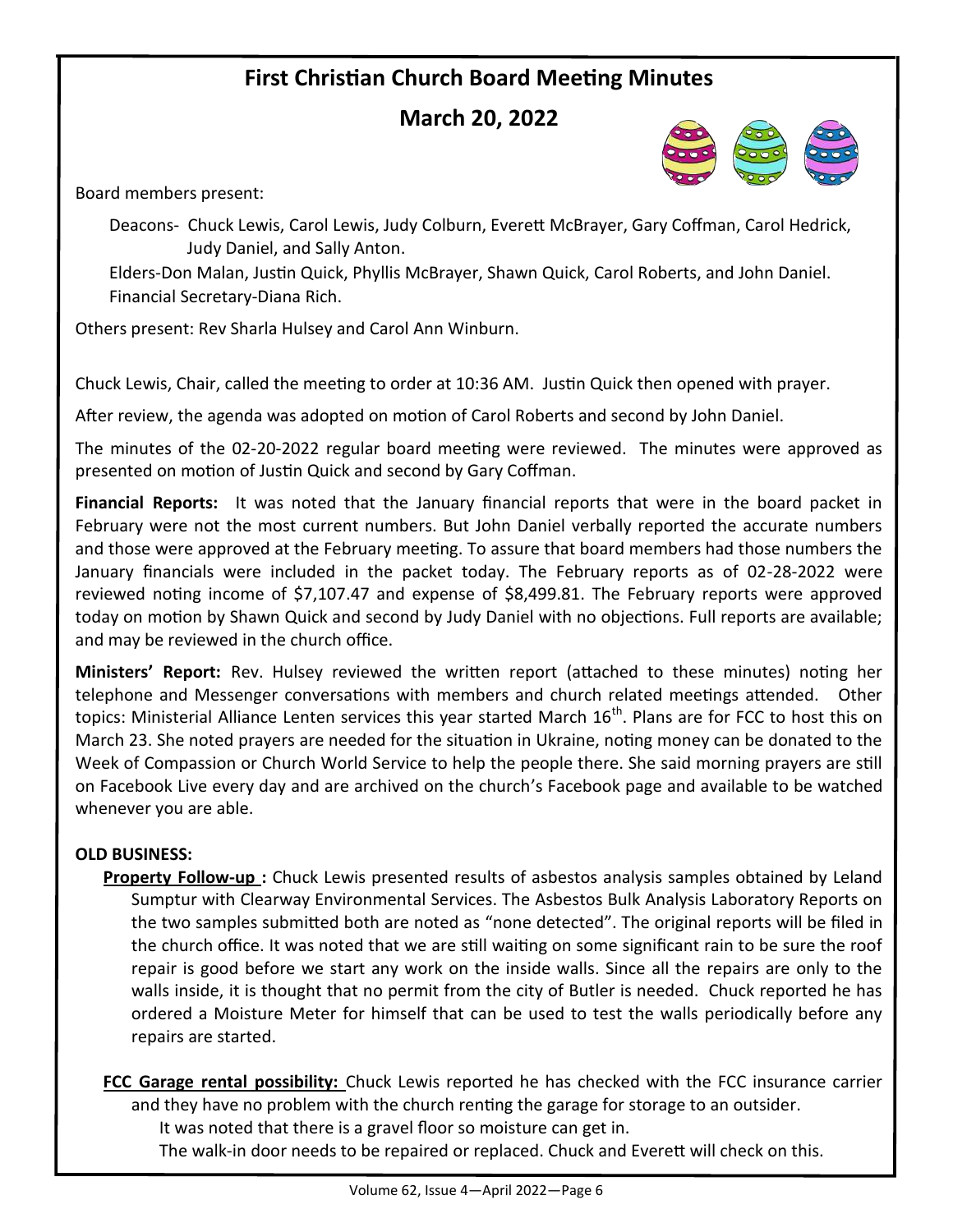### **FCC Garage Rental possibility (continued)……..**

There was some discussion about the issue of electricity in the garage being needed or not.

FCC still needs to store a lawn mower, weed eater, and small trailer in the garage.

A rent or lease agreement needs to be written before the space can be rented. (Chuck and Carol Lewis volunteered to do this.)

- **> A motion** was made by Gary Coffman and seconded by Shawn Quick to rent the garage to Don Malan for \$50/month after all details are worked out and contract signed. Motion carried with no objections.
- **> A motion** was made that the money collected from this building rental will be deposited into the FCC Building Fund. Motion by Judy Daniel and seconded by Phyllis McBrayer. Motion carried with no objections.

### **NEW BUSINESS:**

**Board meeting dates:** The dates for the April and June Board Meetings fall on Easter and Father's Day respectively. A motion was made by Carol Roberts and seconded by Carol Lewis to move both dates to one week later. To April 24<sup>th</sup> and June  $26<sup>th</sup>$ . Motion carried with no objections.

### **DEPARTMENT/COMMITTEE REPORTS:**

- Property Department: Everett McBrayer reported that the second installment of 10 new smoke detectors has been completed at the previously quoted price. As noted last month, this activity and expense was approved by the board last year at the 02**-**21-2021 board meeting.
- **Membership Department:** Carol Roberts reported that this department will be providing a full fellowship breakfast on Easter Sunday starting at 8:45 a.m. This will consist of biscuits/gravy, egg casseroles, fruit, etc. more details soon. She also noted that a fellowship lunch and dessert auction may be held in May with the Christian Education Department to support the youth going to church camp and VBS activities this year.
- **Outreach:** Phyllis McBrayer noted that Community Café will resume in April. The menu for FCC has not been decided at this time.

**Closing Prayer:** Rev. Sharla Hulsey closed the meeting with prayer.

**Adjournment:** With no further business brought to the board, the meeting adjourned at 11:10 AM on motion of Justin Quick and second by John Daniel.

Submitted by: Carol Roberts, Secretary

# **Building Fund Drive**

The Stewardship Committee is having a building fund drive. There are many repairs that need to be made to our church. This year we are concentrating on the following repairs:

- Repair the north wall of the Fellowship Hall
- Repair the north wall of the Sanctuary

*Total donations: \$ 31,528.25*

*Goal: \$40,000*